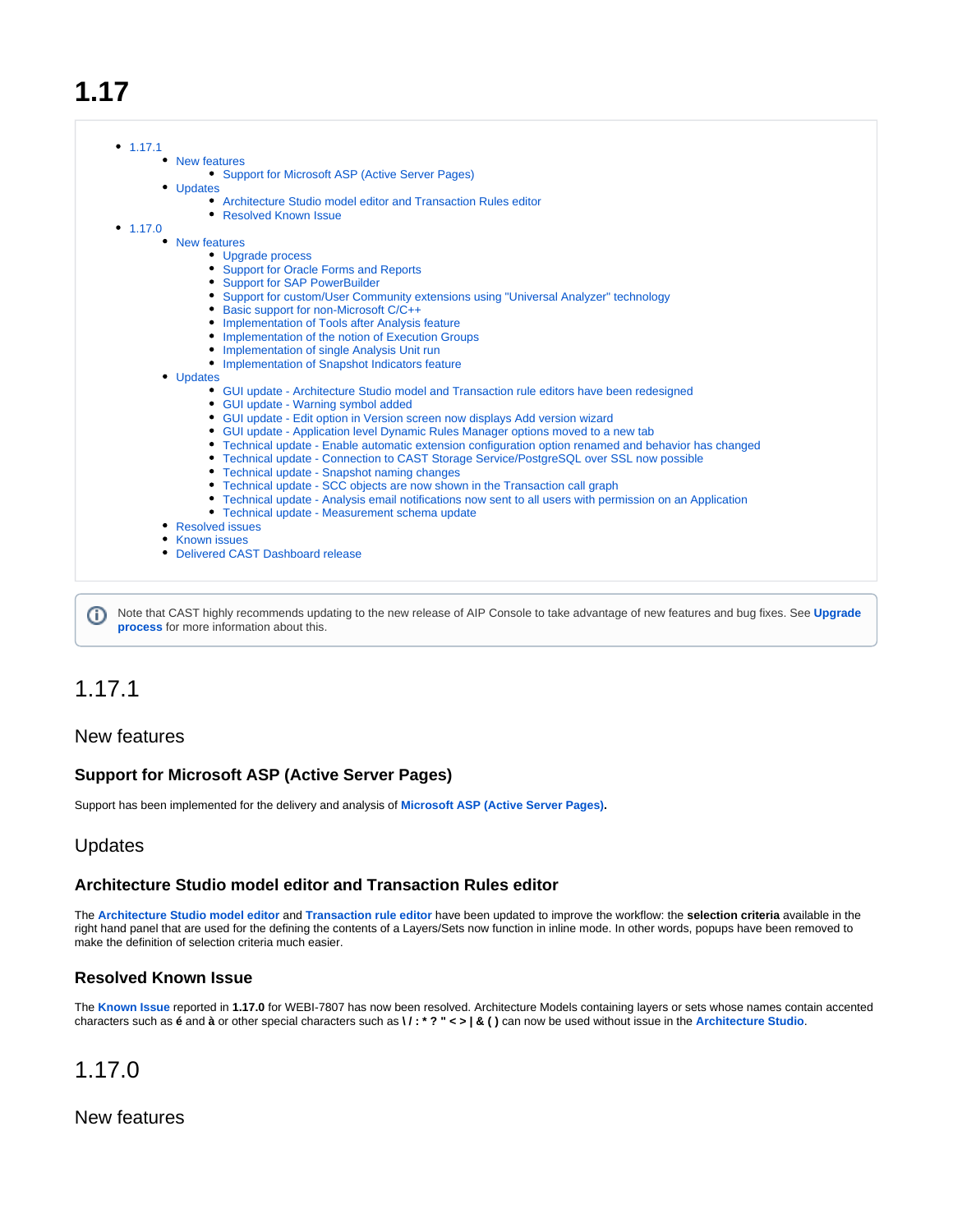#### **Upgrade process**

**AIP Console 1.17** now supports direct **[upgrades](https://doc.castsoftware.com/display/DASHBOARDS/Upgrade+process)** from **release 1.14 onwards.** In other words, there is no need to perform intermediate updates to get from 1.14 to a later release.

#### <span id="page-1-0"></span>**Support for Oracle Forms and Reports**

Support has been implemented for the delivery and analysis of **Oracle Forms and Reports**. Results produced by the **[Oracle Forms Extractor](https://doc.castsoftware.com/display/DOCCOM/CAST+Oracle+Forms+Extractor)** can now be delivered for analysis in a ZIP file or in a source code folder. See also:

- **[Oracle Forms and Reports Discoverer](https://doc.castsoftware.com/display/TECHNOS/Oracle+Forms+and+Reports+Discoverer)**
- **[Oracle Forms and Reports Prepare and deliver the source code](https://doc.castsoftware.com/display/TECHNOS/Oracle+Forms+and+Reports+-+Prepare+and+deliver+the+source+code)**
- **[Oracle Forms and Reports Analysis configuration and execution](https://doc.castsoftware.com/display/TECHNOS/Oracle+Forms+and+Reports+-+Analysis+configuration+and+execution)**

#### <span id="page-1-1"></span>**Support for SAP PowerBuilder**

Support has been implemented for the delivery and analysis of **SAP PowerBuilder**. See also:

- **[PowerBuilder Required third-party software](https://doc.castsoftware.com/display/TECHNOS/PowerBuilder+-+Required+third-party+software)**
- **[PowerBuilder Prepare and deliver the source code](https://doc.castsoftware.com/display/TECHNOS/PowerBuilder+-+Prepare+and+deliver+the+source+code)**
- **[PowerBuilder Analysis configuration and execution](https://doc.castsoftware.com/display/TECHNOS/PowerBuilder+-+Analysis+configuration+and+execution)**

CAST uses the PowerBuilder API during an analysis, As such, the same version of the PowerBuilder IDE used to compile the target application G) source code **must be installed on the machine on which the analysis is running** - i.e. the AIP Node.

#### <span id="page-1-2"></span>**Support for custom/User Community extensions using "Universal Analyzer" technology**

Support has been implemented in AIP Console for custom/User Community extensions that provide "Universal Analyzer" technology to perform analyses. This includes extensions such as **[Perl](https://extend.castsoftware.com/#/extension?id=com.castsoftware.uc.Perl&version=latest)**, **[ColdFusion](https://extend.castsoftware.com/#/extension?id=com.castsoftware.uc.ColdFusion&version=latest)**, **[Natural-Adabas](https://extend.castsoftware.com/#/extension?id=com.castsoftware.uc.natural.adabas&version=latest)**, **[DataStage](https://extend.castsoftware.com/#/extension?id=com.castsoftware.uc.datastage&version=latest)**, **[Birt](https://extend.castsoftware.com/#/extension?id=com.castsoftware.uc.birt&version=latest)**, **[XPDL](https://extend.castsoftware.com/#/extension?id=com.castsoftware.uc.xpdl&version=latest)**, **[INGRES](https://extend.castsoftware.com/#/extension?id=com.castsoftware.uc.ingres&version=latest)**, **[CA Ideal](https://extend.castsoftware.com/#/extension?id=com.castsoftware.uc.caideal&version=latest)**, **[RDL](https://extend.castsoftware.com/#/extension?id=com.castsoftware.uc.rdl&version=latest)**, **[Pacbase](https://extend.castsoftware.com/#/extension?id=com.castsoftware.uc.pacbase&version=latest)** and **[SQR](https://extend.castsoftware.com/#/extension?id=com.castsoftware.uc.sqr&version=latest)**.

Note that these extensions are not officially supported by CAST. O

#### <span id="page-1-3"></span>**Basic support for non-Microsoft C/C++**

In this release the **[C and Cpp File Discoverer](https://doc.castsoftware.com/display/TECHNOS/C+and+Cpp+File+Discoverer)** has been enabled out of the box. This discoverer will create one Analysis Unit when C or C++ files are detected - the following are supported:

- $\bullet$  \*.c, \*.pc, \*.ppc
- $*$ .cpp,  $*$ .cc,  $*$ .cxx

Note that the discoverer will not create an Analysis Unit when at least one Microsoft C/C++ .vcproj or .vcxproj project definition file is identified in any location under the root path (including recursive sub-folders) - in this situation a "standard" Visual C/C++ Analysis Unit is created.

#### <span id="page-1-4"></span>**Implementation of Tools after Analysis feature**

The first **Tools after Analysis** feature - **Update KB Assistant** - has been implemented in this release of AIP Console (this is a feature also available in CAST Management Studio). The tool enables you to run SQL queries against the Application's Analysis schema (also known as the Knowledge Base, where analysis results are stored) immediately after an analysis has completed and perform specific actions to modify the content of the Analysis schema (and therefore the analysis results).

See **[Application - Config - Update Application schema](https://doc.castsoftware.com/display/AIPCONSOLE/Application+-+Config+-+Update+Application+schema)** for more information.

If you **[import an application](https://doc.castsoftware.com/display/DASHBOARDS/Import+an+Application+managed+with+CAST+Management+Studio+into+AIP+Console)** from CAST Management Studio, then any **Content Enrichment tool** present in the Application will now also be visible in AIP Console, but with the **exception of the Update KB Assistant tool**, the tools will be **read-only**.

#### <span id="page-1-5"></span>**Implementation of the notion of Execution Groups**

The notion of Execution Groups has been implemented in this release of AIP Console (this is a feature also available in CAST Management Studio). Execution Groups are an "advanced level" feature that represent how auto-generated Analysis Units (i.e source code and configuration details) are analyzed. Depending on a variety of factors, multiple Analysis Units may be grouped together into one Execution Group, or one Execution Group may be created for each Analysis Unit.

Their objectives are as follows:

to improve analysis **performance** - i.e. by grouping multiple Analysis Units together in one "analysis execution," analysis time can be improved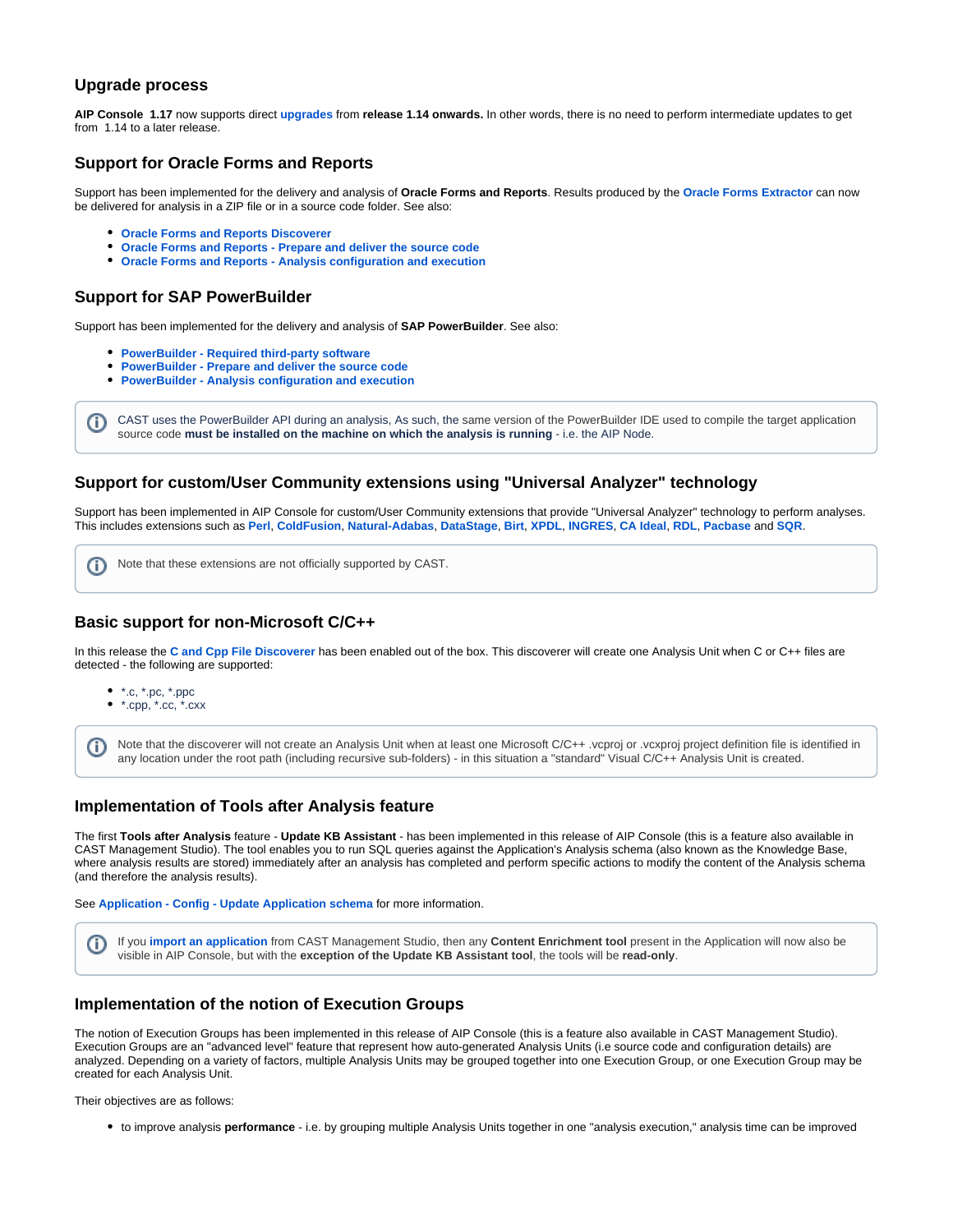- to reduce the risk of an **analysis crashing** an Execution Unit has an upper limit on the amount of source code that can be analyzed in one "analysis execution" (this differs per Technology) and this limit is designed to prevent an analysis crashing due to an out of memory error
- to ensure links between Analysis Units are **not missed**, particularly links determined by the CAST Inference Engine.

See **[Application - Config - Analysis - Working with Execution Groups](https://doc.castsoftware.com/display/AIPCONSOLE/Application+-+Config+-+Analysis+-+Working+with+Execution+Groups)** for more information.

#### <span id="page-2-0"></span>**Implementation of single Analysis Unit run**

It is now possible to run the analysis for a single Analysis Unit when required.

#### <span id="page-2-1"></span>**Implementation of Snapshot Indicators feature**

This feature is in beta in this release.G)

A new feature has been introduced which aims to provide a **set of indicators** for a given snapshot - see **[Application - Overview](https://doc.castsoftware.com/display/AIPCONSOLE/Application+-+Overview)** for more detailed information. These indicators are designed to provide basic information quickly so that the snapshot can be validated. The following indicators can currently be configured to display on completion of a snapshot:

- Artifacts in transactions
- Complete Transactions with only end point
- Data entities used by transactions
- Incomplete transactions
- Part of functional enhancement
- Programs/Classes in transactions
- TF/DF weight ratio

This feature is not enabled "out-of-the-box" and requires a modification to the AIP Node .properties file to enable it - see **[Configuring Indicators](https://doc.castsoftware.com/display/AIPCONSOLE/Configuring+Indicators)**.

#### <span id="page-2-2"></span>Updates

#### <span id="page-2-3"></span>**GUI update - Architecture Studio model and Transaction rule editors have been redesigned**

The **[Architecture Studio model editor](https://doc.castsoftware.com/display/AIPCONSOLE/AIP+Console+-+Architecture+Studio+-+Model+editor)** and **[Transaction rule editor](https://doc.castsoftware.com/display/AIPCONSOLE/Application+-+Transactions+-+Rules)** have been redesigned to improve usability:

- Configuration of Layers/Sets/Rules is now performed in a right hand docked section, rather than directly in the item itself
- Icons have been redesigned entirely

#### <span id="page-2-4"></span>**GUI update - Warning symbol added**

A warning symbol has been added to the top right corner of AIP Console to indicate when there is an issue with an AIP Node, for example:

- The CAST Storage Server/PostgreSQL instance associated to the AIP Node is not responding or the connection has been lost
- Disk space is lower than 10GB on the associated AIP Node
- The AIP Node cannot access the designated CAST Extend server.

Clicking the warning symbol will display a popup providing more details about the issue. See **[AIP Console - User interface](https://doc.castsoftware.com/display/AIPCONSOLE/AIP+Console+-+User+interface)**.

#### <span id="page-2-5"></span>**GUI update - Edit option in Version screen now displays Add version wizard**

When editing an existing version from the **[Version management screen](https://doc.castsoftware.com/display/AIPCONSOLE/Application+-+Versions)** you will be returned to the **[Add version wizard](https://doc.castsoftware.com/display/DASHBOARDS/Standard+onboarding+-+add+a+new+Version+-+deliver+code+-+generate+snapshot)** so that you can edit the options you require. In previous releases, only Exclusion Rules could be edited in this way.

#### <span id="page-2-6"></span>**GUI update - Application level Dynamic Rules Manager options moved to a new tab**

Dynamic Rules Manager options previously available in the **Config > [Tools tab](https://doc.castsoftware.com/display/AIPCONSOLE/Application+-+Config+-+Update+Application+schema)** have been moved to the **Config > [DLM tab](https://doc.castsoftware.com/display/AIPCONSOLE/Application+-+Config+-+Dynamic+Links+Rules)**.

#### <span id="page-2-7"></span>**Technical update - Enable automatic extension configuration option renamed and behavior has changed**

When adding a new Version (specifically in the context of an **[Application rescan](https://doc.castsoftware.com/display/DASHBOARDS/Application+Rescan+for+AIP+for+Dashboards)**) the option entitled **Enable automatic extension configuration** has been updated:

- The option has been renamed as **Enable automatic discovery**
- The behavior of the option has changed:
	- when **enabled** (default position), AIP Console will perform the "code discovery" step and as a consequence, for any new source code added in the new version, new extensions may be downloaded, new packages may be detected and new Analysis Units may be created. Note that new releases of extensions that were used in the previous version will NOT be automatically downloaded, installed and used.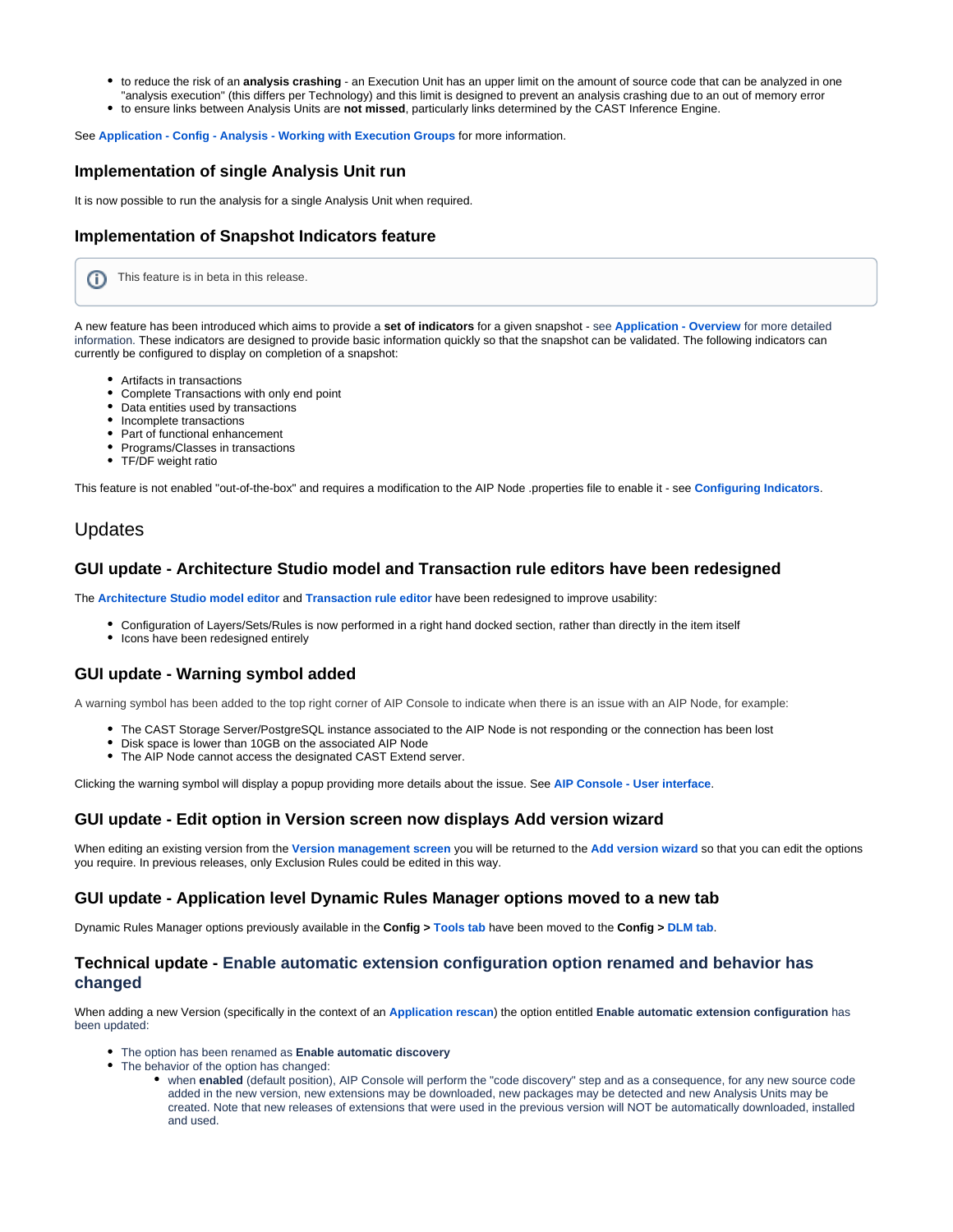when **disabled**, AIP Console will not perform the "code discovery" step and as a consequence this ensures that the new version is **identi cal** to the previous version even if new source code has been added in the new version. No new extensions will be downloaded and installed and no existing extensions will be updated.

#### <span id="page-3-0"></span>**Technical update - Connection to CAST Storage Service/PostgreSQL over SSL now possible**

It is now possible to configure a connection to CAST Storage Service/PostgreSQL using encrypted SSL. Please see **[SSL encrypted mode configuration](https://doc.castsoftware.com/display/STORAGE/SSL+encrypted+mode+configuration+for+CAST+Storage+Service+and+PostgreSQL)  [for CAST Storage Service and PostgreSQL](https://doc.castsoftware.com/display/STORAGE/SSL+encrypted+mode+configuration+for+CAST+Storage+Service+and+PostgreSQL)** for more information.

#### <span id="page-3-1"></span>**Technical update - Snapshot naming changes**

It is now possible to:

- Choose the name of the snapshot when adding a new version see **[Standard onboarding add a new Version deliver code generate](https://doc.castsoftware.com/display/DASHBOARDS/Standard+onboarding+-+add+a+new+Version+-+deliver+code+-+generate+snapshot)  [snapshot](https://doc.castsoftware.com/display/DASHBOARDS/Standard+onboarding+-+add+a+new+Version+-+deliver+code+-+generate+snapshot)**.
- Rename an existing snapshot see **[Application Snapshots](https://doc.castsoftware.com/display/AIPCONSOLE/Application+-+Snapshots)**.

#### <span id="page-3-2"></span>**Technical update - SCC objects are now shown in the Transaction call graph**

SCC (**[Strongly Connected Components](https://en.wikipedia.org/wiki/Strongly_connected_component)**) objects are now shown in the Transaction call graph as a single node:

- A new legend item call 'Strongly Connected Component' which can be used be highlight them.
- In the tooltip for SCC nodes, additional text denoting the number of objects in that component is displayed.
- On copying properties of a SCC node, properties of all the objects in the SCC is copied.

See **[Application - Transactions - Call Graph](https://doc.castsoftware.com/display/AIPCONSOLE/Application+-+Transactions+-+Call+Graph)** for more information.

#### <span id="page-3-3"></span>**Technical update - Analysis email notifications now sent to all users with permission on an Application**

**Analysis [email notifications](https://doc.castsoftware.com/display/AIPCONSOLE/Configuring+email+notifications)** are now sent to all users with **[permission](https://doc.castsoftware.com/display/AIPCONSOLE/Administration+Center+-+Security)** to manage an Application in AIP Console. In previous releases of AIP Console, only the user that launched the analysis would have been sent a notification.

#### <span id="page-3-4"></span>**Technical update - Measurement schema update**

The Measurement schema managed by AIP Console will be updated to AIP 8.3.24 automatically the first time data needs to be synchronized in to the schema.

# <span id="page-3-5"></span>Resolved issues

| <b>Internal</b><br>ID | <b>Ticket</b><br>ID | Summary                                                                                                                                                           | <b>Affects</b><br>Version/s |
|-----------------------|---------------------|-------------------------------------------------------------------------------------------------------------------------------------------------------------------|-----------------------------|
| <b>WEBI-7565</b>      | 23635               | Problem: AIP CONSOLE 1.16.1 Create package step failed : Error Exception while executing a Groovy script java.lang.<br>integer cannot be cast to java.lang.string |                             |
| <b>WEBI-7510</b>      | 23089               | Extend Service is not able to respond to Console as a Result Detail View in AIP Console is empty for an Application                                               |                             |
| <b>WEBI-7378</b>      | 23160               | AIPCONSOLE: Packaging alerts from the Maven resource package sould not be listed in AIP console                                                                   |                             |
| <b>WEBI-6096</b>      | 19970               | C++ analysis Units not created automatically in AIP Console                                                                                                       | 1.11.1                      |

### <span id="page-3-6"></span>Known issues

<span id="page-3-7"></span>

| Internal<br>ID | <b>Description</b>                                                                                                                                                                                                                                                                                                                                                                                                                                                                                                                                                                                                   | Workaround                                                                                                                                                                                                                                                                                                                                                                  |
|----------------|----------------------------------------------------------------------------------------------------------------------------------------------------------------------------------------------------------------------------------------------------------------------------------------------------------------------------------------------------------------------------------------------------------------------------------------------------------------------------------------------------------------------------------------------------------------------------------------------------------------------|-----------------------------------------------------------------------------------------------------------------------------------------------------------------------------------------------------------------------------------------------------------------------------------------------------------------------------------------------------------------------------|
| WEBI-<br>7807  | If you have created an Architecture Model in CAST<br>Architecture Checker (standalone):<br>• and the model contains layers or sets whose names<br>contain accented characters such as e and a or other<br>special characters such as $\frac{1}{2}$ $\cdot$ $\cdot$ ? " $\le$ $\cdot$ $\mid$ & ()<br>• and you import this model into AIP Console for use in AI<br>P Console - Architecture Studio<br>• and you then make changes to the model in AIP<br><b>Console - Architecture Studio</b><br>• and you save the changes<br>The Architecture Studio will no longer function correctly and<br>is rendered unusable. | Remove the physical file in which the model has been saved. This is<br>located here:<br><installation folder="">\AipConsole\data\upload\architecture\models<br/>• If you have not yet saved the changes in AIP Console -<br/>Architecture Studio, you can modify the names of the layers and<br/>sets to remove the special characters, then save the model.</installation> |